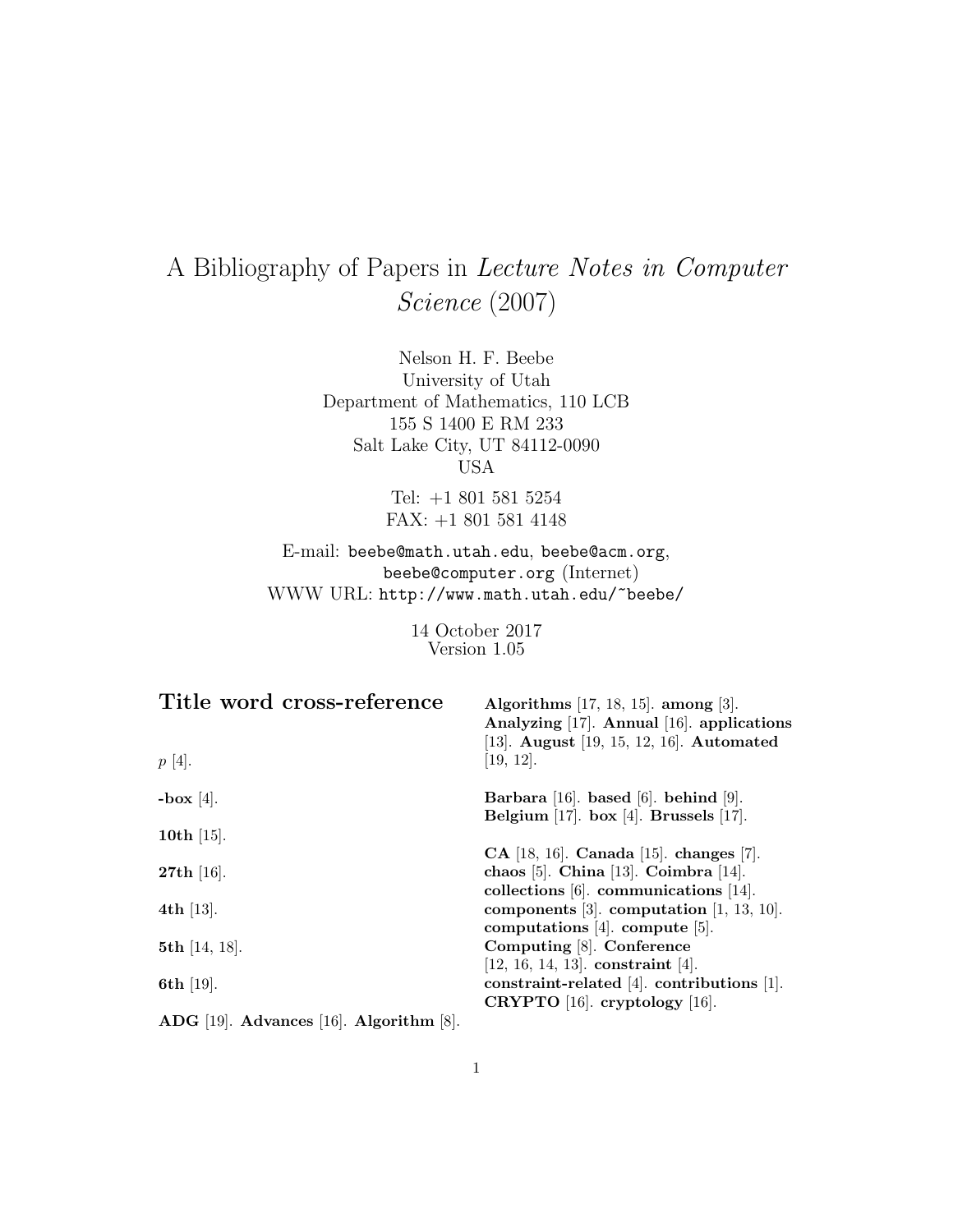**Data** [15]. **December** [18]. **deduction** [19]. **Designing** [17]. **Determining** [9]. **Diego** [18]. **directed** [2]. **distributed** [6]. **Distribution** [3].

**Effective** [17]. **Efficient** [8]. **Engineering** [17]. **estimation** [4].

**factors** [9]. **faster** [4]. **fuzzy** [4].

**geometry** [19]. **graph** [18]. **graphs** [2].

**Halifax** [15]. **Heuristics** [17].

**IJCAR** [12]. **Implementing** [17]. **influence** [5]. **International** [15, 12, 16, 17, 14, 18, 19, 13]. **Internet** [14]. **interval** [4].

**Joint** [12].

**Local** [1, 2, 17]. **log** [9]. **log-log** [9].

**mass** [3]. **May** [14, 13]. **model** [5]. **models** [18, 13]. **multiple** [5].

**N** [11]. **N-step** [11].

**ODEs** [4]. **order** [7].

**PageRank** [1, 2, 3, 5, 6, 7, 8, 9, 10, 11]. **PageRank-based** [6]. **papers** [19]. **Parallelization** [8]. **Parallelizing** [10]. **partitioning** [2]. **wireless** [14]. **Personalizing** [6]. **plot** [9]. **polynomial** [5]. **Pontevedra** [19]. **Portugal** [14]. **principle** [3]. **Proceedings** [15, 12, 17, 14, 18, 13, 16].

**random** [5]. **ranking** [6]. **Reasoning** [12]. **related** [4]. **revised** [19].

**San** [18]. **Santa** [16]. **Search** [17, 11]. **Seattle** [12]. **September** [19, 17]. **set** [4]. **Shanghai** [13]. **SLS** [17]. **Spain** [19].

**statistics** [4]. **step** [11]. **Stochastic** [17]. **Structures** [15]. **surfers** [5].

**TAMC** [13]. **Theory** [13]. **Third** [12].

**uncertainty** [4]. **USA** [18, 12, 16]. **Using** [5, 2].

**WA** [12]. **WADS** [15]. **WAW** [18]. **web** [3, 18, 11]. **web-graph** [18]. **Wired** [14]. **Wired/wireless** [14]. **Workshop** [15, 17, 18, 19]. **WWIC** [14].

#### **References**

### **Andersen:2007:LCP**

[1] Reid Andersen, Christian Borgs, Jennifer Chayes, John Hopcraft, Vahab S. Mirrokni, and Shang-Hua Teng. Local computation of PageRank contributions. In Bonato and Chung [18], pages 150–165. ISBN 3-540-77003-8 (softcover). ISSN 0302-9743 (print), 1611-3349 (electronic). LCCN QA76.9.A43 W39 2007; QA76.9.A43 W428 2007; QA76.9.A43 W428 2007; Internet; QA76.9.A43 W63 2007. URL http://www.springerlink. com/content/978-3-540-77003-9.

#### **Andersen:2007:LPD**

[2] Reid Andersen, Fan Chung, and Kevin Lang. Local partitioning for directed graphs using PageRank. In Bonato and Chung [18], pages 166– 178. ISBN 3-540-77003-8 (softcover). ISSN 0302-9743 (print), 1611-3349 (electronic). LCCN QA76.9.A43 W39 2007; QA76.9.A43 W428 2007; QA76.9.A43 W428 2007; Internet; QA76.9.A43 W63 2007. URL http://www.springerlink. com/content/978-3-540-77003-9.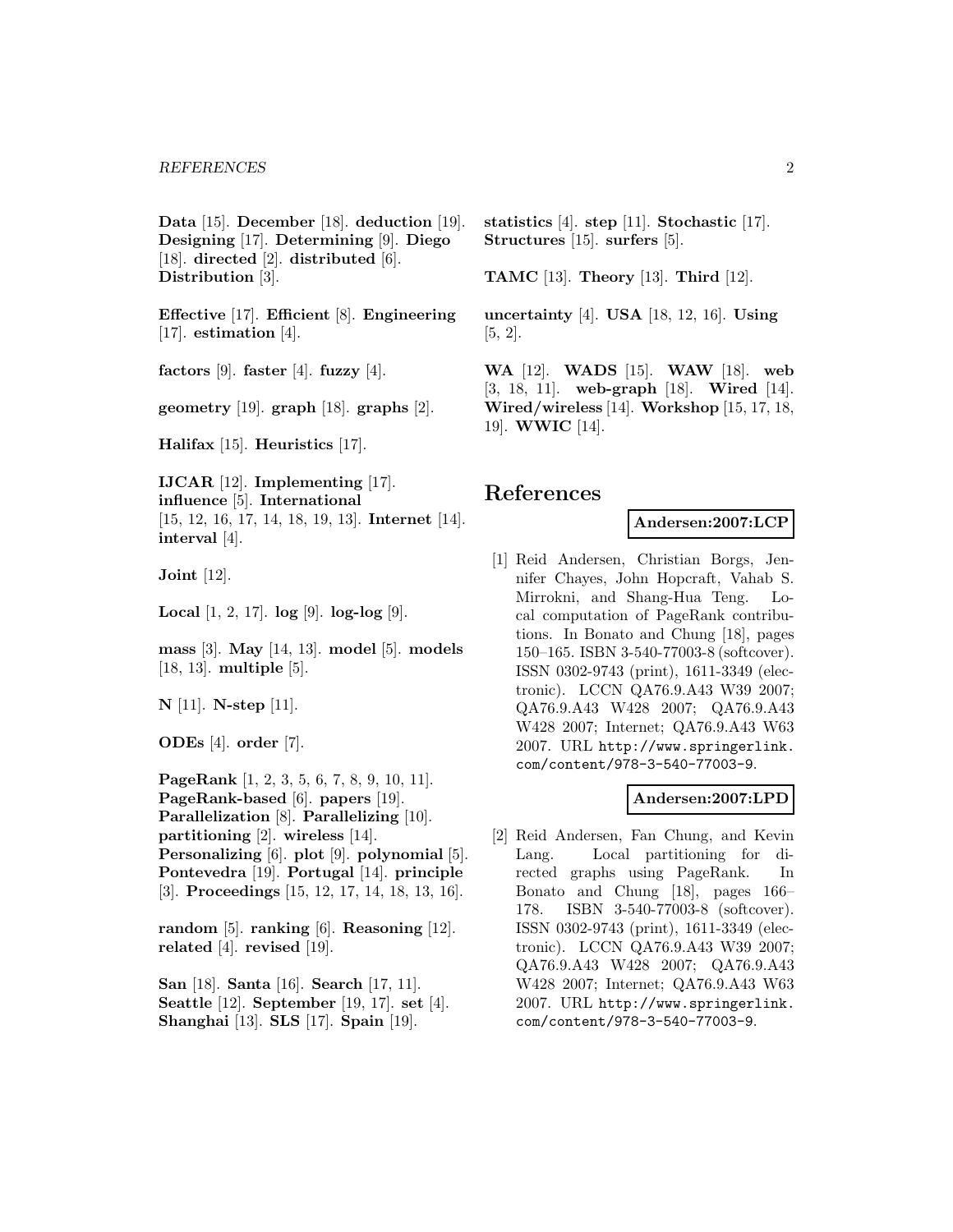#### **Avrachenkov:2007:DPM**

[3] Konstantin Avrachenkov, Nelly Litvak, and Kim Son Pham. Distribution of PageRank mass among principle components of the web. In Bonato and Chung [18], pages 16– 28. ISBN 3-540-77003-8 (softcover). ISSN 0302-9743 (print), 1611-3349 (electronic). LCCN QA76.9.A43 W39 2007; QA76.9.A43 W428 2007; QA76.9.A43 W428 2007; Internet; QA76.9.A43 W63 2007. URL http://www.springerlink. com/content/978-3-540-77003-9.

# **Ceberio:2007:ICC**

[4] M. Ceberio, V. Kreinovich, A. Pownuk, and B. Bede. From interval computations to constraint-related set computations: Towards faster estimation of statistics and ODEs under interval, pbox, and fuzzy uncertainty. In Patricia Melin et al., editors, Foundations of Fuzzy Logic and Soft Computing, 12th International Fuzzy Systems Association World Congress, IFSA 2007, Cancun, Mexico, June 18–21, 2007. Proceedings, volume 4549 of Lecture Notes in Computer Science, page ?? Springer-Verlag Inc., New York, NY, USA, 2007. ISBN 3-540-72917- 8. LCCN ???? URL http://www.cs. utep.edu/vladik/2006/tr06-50.pdf.

#### **Constantine:2007:UPC**

[5] Paul G. Constantine and David F. Gleich. Using polynomial chaos to compute the influence of multiple random surfers in the PageRank model. In Bonato and Chung [18], pages 82– 95. ISBN 3-540-77003-8 (softcover). ISSN 0302-9743 (print), 1611-3349 (electronic). LCCN QA76.9.A43 W39 2007; QA76.9.A43 W428 2007; QA76.9.A43 W428 2007; Internet; QA76.9.A43 W63

2007. URL http://www.springerlink. com/content/978-3-540-77003-9.

#### **Costache:2007:PPB**

[6] Stefania Costache, Wolfgang Nejdl, and Raluca Paiu. Personalizing PageRankbased ranking over distributed collections. In Anonymous, editor, Proceedings of the 19th International Conference on Advanced Information Systems Engineering, volume ???? of Lecture Notes in Computer Science, pages 111– 126. Springer-Verlag Inc., New York, NY, USA, 2007. ISSN 0302-9743 (print), 1611- 3349 (electronic).

#### **Melucci:2007:PWO**

[7] Massimo Melucci and Luca Pretto. PageRank: when order changes. In Anonymous, editor, Proceedings of the 29th European Conference on IR Research, volume ???? of Lecture Notes in Computer Science, pages 581–588. Springer-Verlag Inc., New York, NY, USA, 2007. ISSN 0302-9743 (print), 1611- 3349 (electronic).

# **Qiao:2007:EAP**

[8] Jonathan Qiao, Brittany Jones, and Stacy Thrall. An efficient algorithm and its parallelization for computing PageRank. In Anonymous, editor, Proceedings of the 7th international conference on Computational Science, Part I: ICCS 2007, Lecture Notes in Computer Science, pages 237–244. Springer-Verlag Inc., New York, NY, USA, 2007. CODEN 4487. ISBN 3-540-72583-0. ISSN 0302-9743 (print), 1611-3349 (electronic).

#### **Volkovich:2007:DFB**

[9] Yana Volkovich, Nelly Litvak, and Debora Donato. Determining factors be-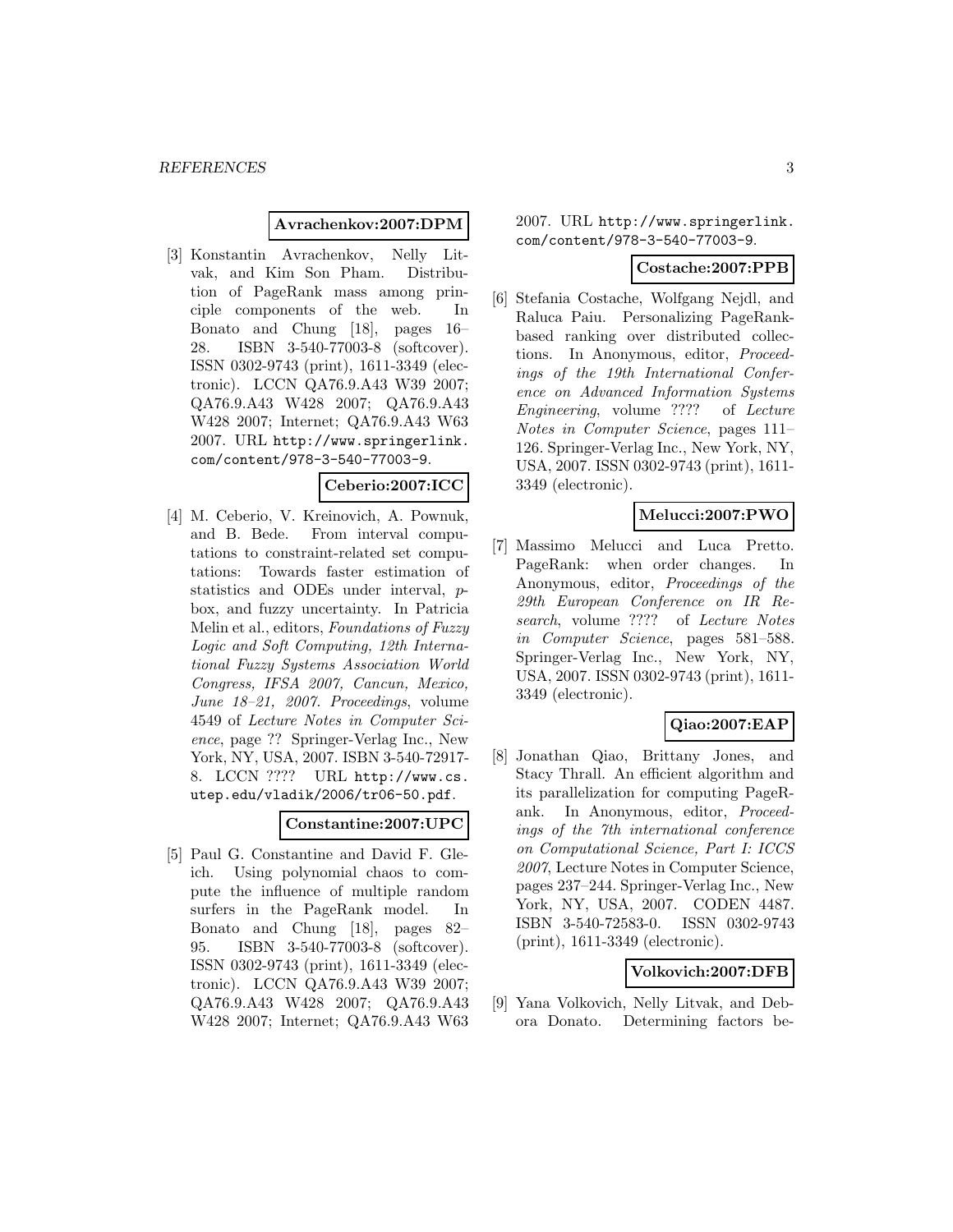hind the PageRank log-log plot. In Bonato and Chung [18], pages 108– 123. ISBN 3-540-77003-8 (softcover). ISSN 0302-9743 (print), 1611-3349 (electronic). LCCN QA76.9.A43 W39 2007; QA76.9.A43 W428 2007; QA76.9.A43 W428 2007; Internet; QA76.9.A43 W63 2007. URL http://www.springerlink. com/content/978-3-540-77003-9.

# **Wicks:2007:PCP**

[10] John Wicks and Amy Greenwald. Parallelizing the computation of PageRank. In Bonato and Chung [18], pages 202– 208. ISBN 3-540-77003-8 (softcover). ISSN 0302-9743 (print), 1611-3349 (electronic). LCCN QA76.9.A43 W39 2007; QA76.9.A43 W428 2007; QA76.9.A43 W428 2007; Internet; QA76.9.A43 W63 2007. URL http://www.springerlink. com/content/978-3-540-77003-9.

#### **Zhang:2007:SPW**

[11] Li Zhang, Tao Qin, Tie-Yan Liu, Ying Bao, and Hang Li. N-step PageRank for Web search. In Anonymous, editor, Proceedings of the 29th European Conference on IR Research, volume ???? of Lecture Notes in Computer Science, pages 653– 660. Springer-Verlag Inc., New York, NY, USA, 2007. ISSN 0302-9743 (print), 1611- 3349 (electronic).

# **Furbach:2007:ART**

[12] Ulrich Furbach and Natarajan Shankar, editors. Automated Reasoning: Third International Joint Conference, IJCAR 2006, Seattle, WA, USA, August 17– 20, 2006: Proceedings, volume 4130 of Lecture Notes in Computer Science Ser. Springer-Verlag Inc., New York, NY, USA, 2007. ISBN 3- 540-37187-7 (paperback), 3-540-37188- 5 (e-book). LCCN QA76.9.A96 I33

2006. URL http://WX7CF7ZP2H. search.serialssolutions.com/?V=1. 0\%26L=WX7CF7ZP2H\%26S=JCs\%26C= TC.

#### **Cai:2007:TAM**

[13] Jin yi Cai, S. B. (S. Barry) Cooper, and Hong Zhu, editors. Theory and applications of models of computation: 4th international conference, TAMC 2007, Shanghai, China, May 22-25, 2007: proceedings, volume 4484 of Lecture Notes in Computer Science. Springer-Verlag Inc., New York, NY, USA, 2007. ISBN 3- 540-72503-2 (softcover). ISSN 0302-9743 (print), 1611-3349 (electronic). LCCN QA267.7 .T36 2007. URL http:// www.springerlink.com/openurl.asp? genre=issue&issn=0302-9743&volume= 4484.

# **Boavida:2007:WWI**

[14] Fernando Boavida, Edmundo Monteiro, and Saverio Mascolo, editors. Wired/ wireless Internet communications: 5th international conference, WWIC 2007, Coimbra, Portugal, May 23–25, 2007. proceedings, volume 4517 of Lecture Notes in Computer Science. Springer-Verlag Inc., New York, NY, USA, 2007. ISBN 3-540-72694-2 (softcover). LCCN ????

# **Dehne:2007:ADS**

[15] Frank Dehne, Jörg-Rüdiger Sack, and Norbert Zeh, editors. Algorithms and Data Structures. 10th International Workshop, WADS 2007, Halifax, Canada, August 15–17, 2007. Proceedings, volume 4619. Springer-Verlag Inc., New York, NY, USA, 2007. CODEN LNCSD9. ISBN 3-540-73948-3. ISSN 0302-9743 (print), 1611-3349 (electronic). LCCN ????